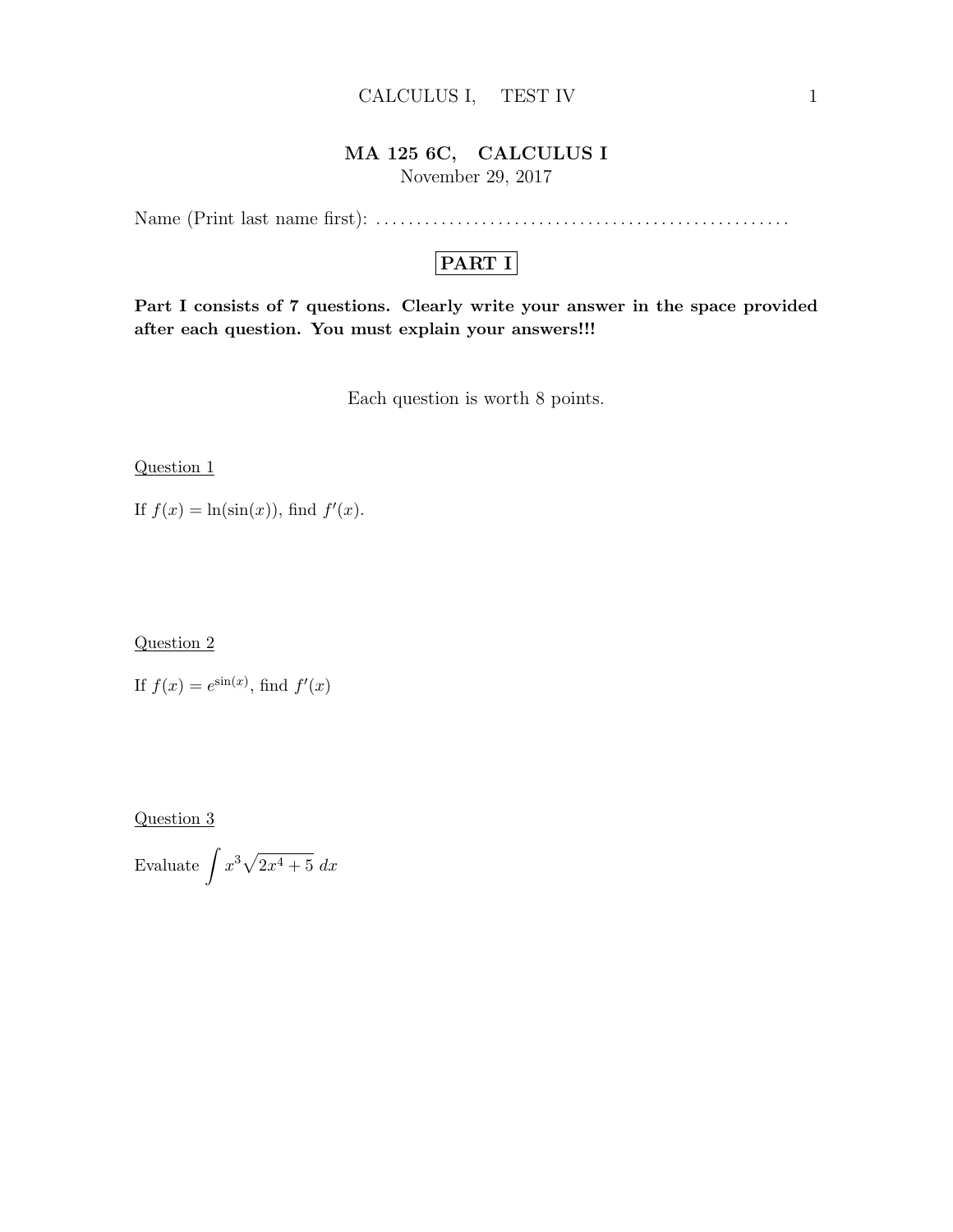#### Question 4

Solve  $e^{2x+4} = 5$ 

Question 5

Show that the function  $f(x) = x^5 + 3x^3 + 2x + 1$  is one-to-one and find the derivative  $(f^{-1})'(7)$ .

Question 6 Solve  $\ln(3x+1) = 2$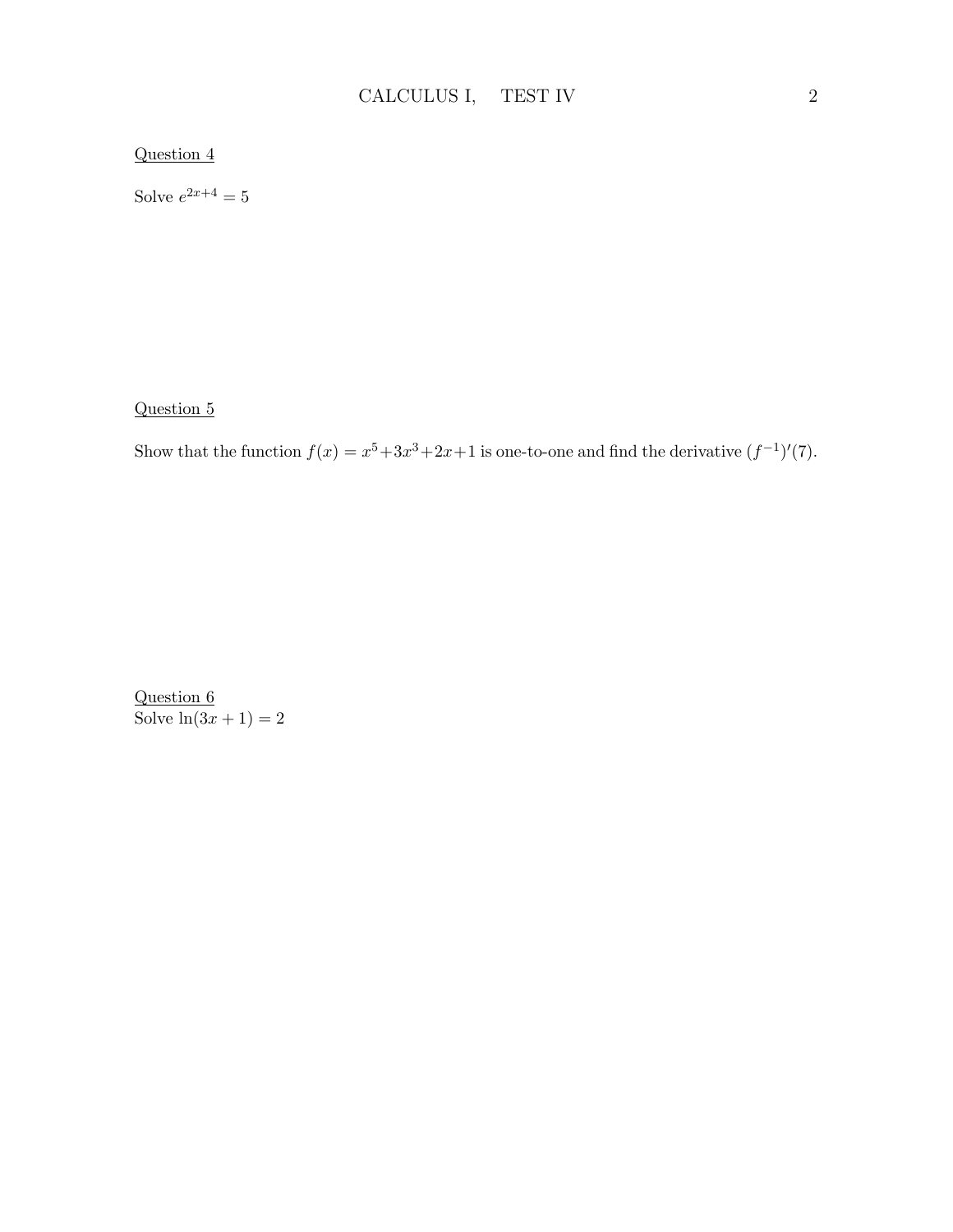Question 7 Evaluate  $\int_0^{\pi/4} \tan(x) dx$ 

Question 8

Use Newton's method to find the second approximate solution  $x_2$  to  $f(x) = x^5 + x + \frac{1}{10}$  if  $x_1 = 0.$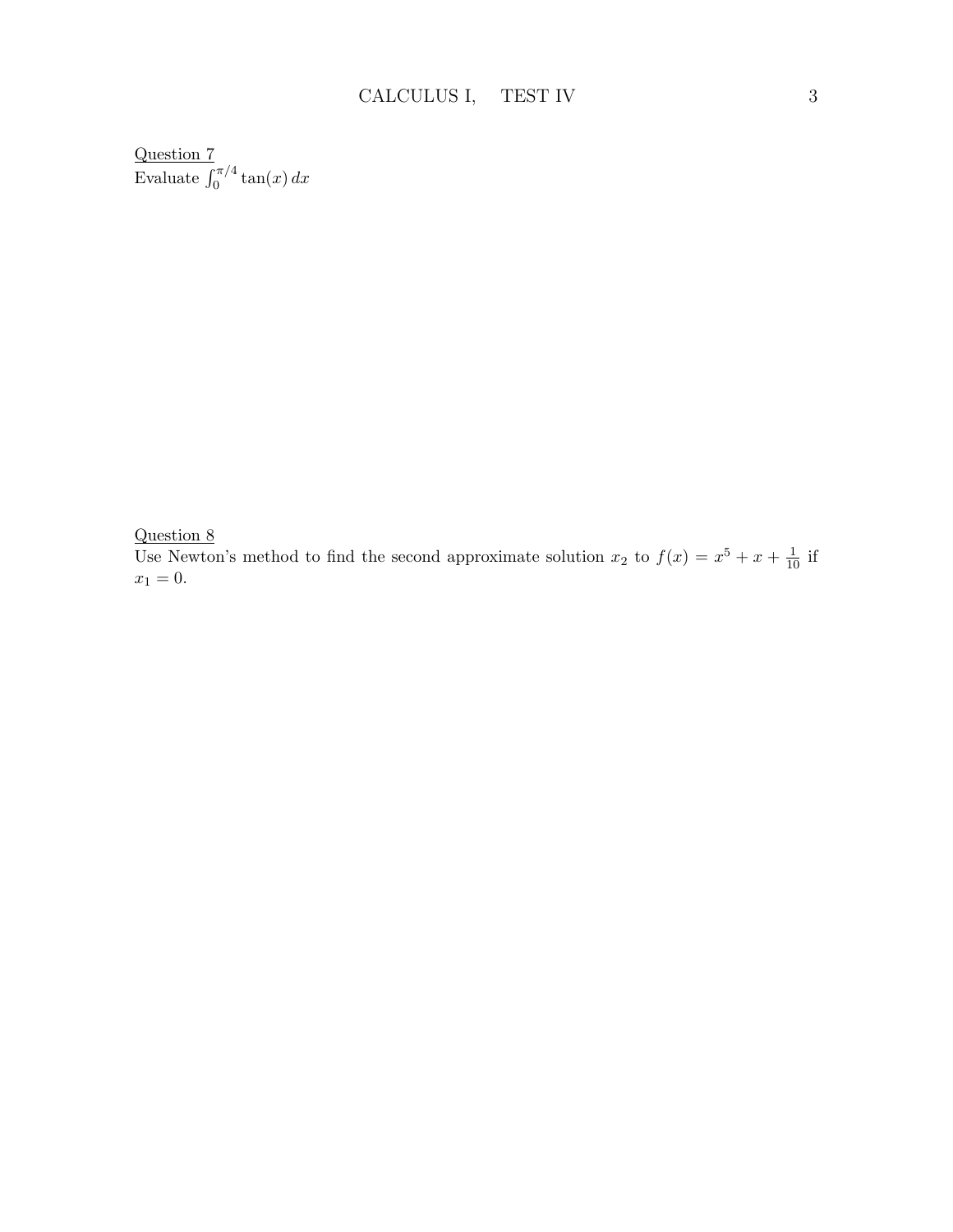# PART II

Points for each problem are indicated

### Problem 1 [14 points]

Use logarithmic differentiation to find the derivative of the function

$$
f(x) = \frac{(x^5 + 5)^5 \sqrt[3]{x^3 + 1}}{\sqrt[6]{(x^6 + 6)^6}}.
$$

You do not need to simplify the answer but it must be expressed in terms of  $x$  only.